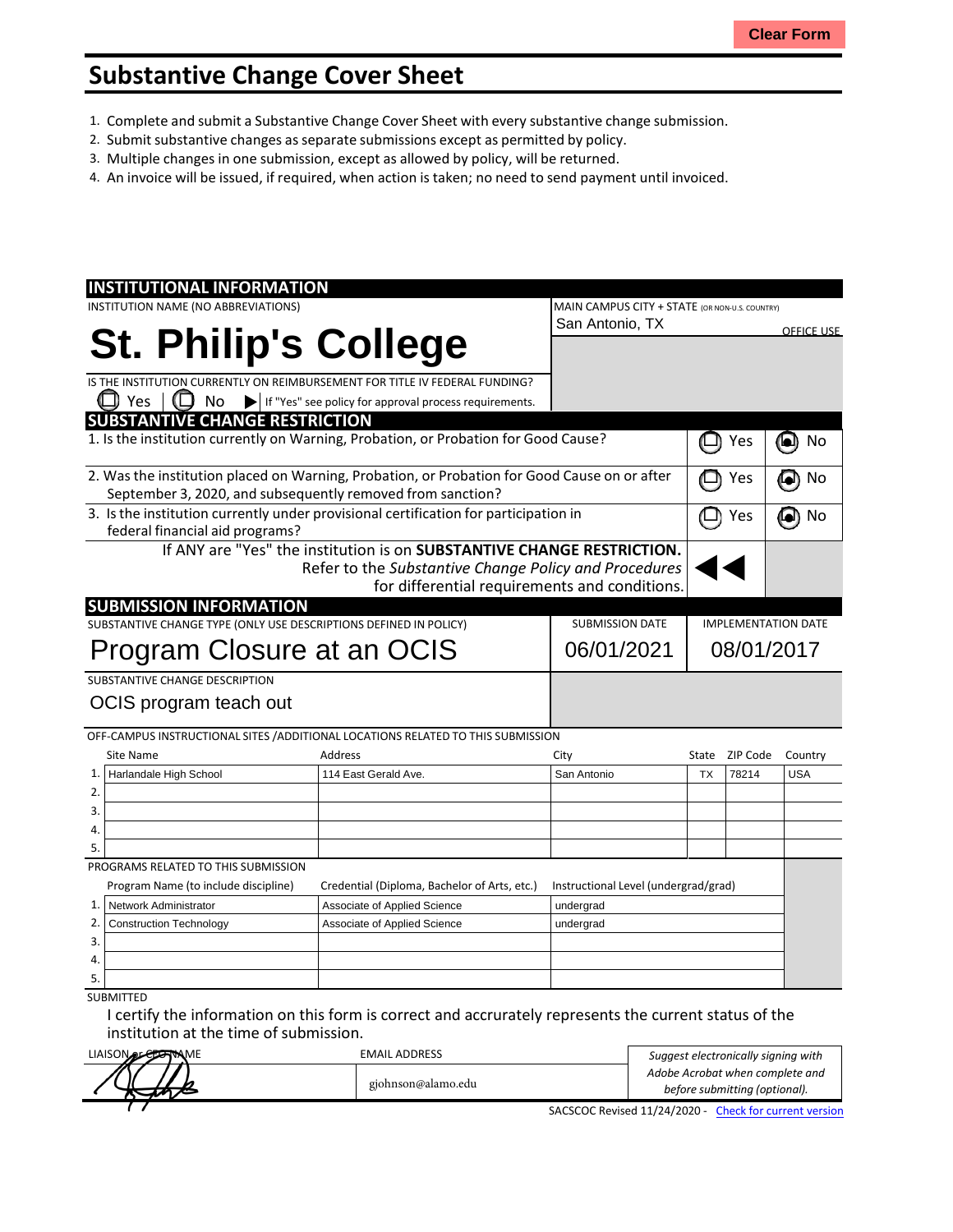

**Office of the President**

May 28, 2021

Dr. Belle Wheelan, President Southern Association of Colleges and Schools Commission on Colleges 1866 Southern Lane, Decatur, GA 30033

Dear Dr. Wheelan,

In keeping with the Southern Association of Colleges and Schools' Principles of Accreditation: Foundations for Quality Enhancement, St. Philip's College would like to notify you of a substantive change implemented fall 2017.

Following the spring 2017 semester, the instructors teaching dual credit Network Administrator A.A.S. and Construction Technology A.A.S. program courses at Harlandale High School resigned from these positions; (Off-campus Instructional Site notifications dated July 26, 2016 and July 11, 2017 respectively, SACSCOC acceptances dated September 29, 2016 and January 9, 2018 respectively). Although the high school actively sought replacement instructors, no qualified candidates were hired, precipitating the programs' closures at the site.

St. Philip's College has attached a teach out plan for consideration and approval.

Please let me know if you have any additional questions or concerns regarding this matter.

Sincerely,

Randall Dawson

Randall Dawson Acting President

CC: George Johnson, Institutional Accreditation Liaison, St. Philip's College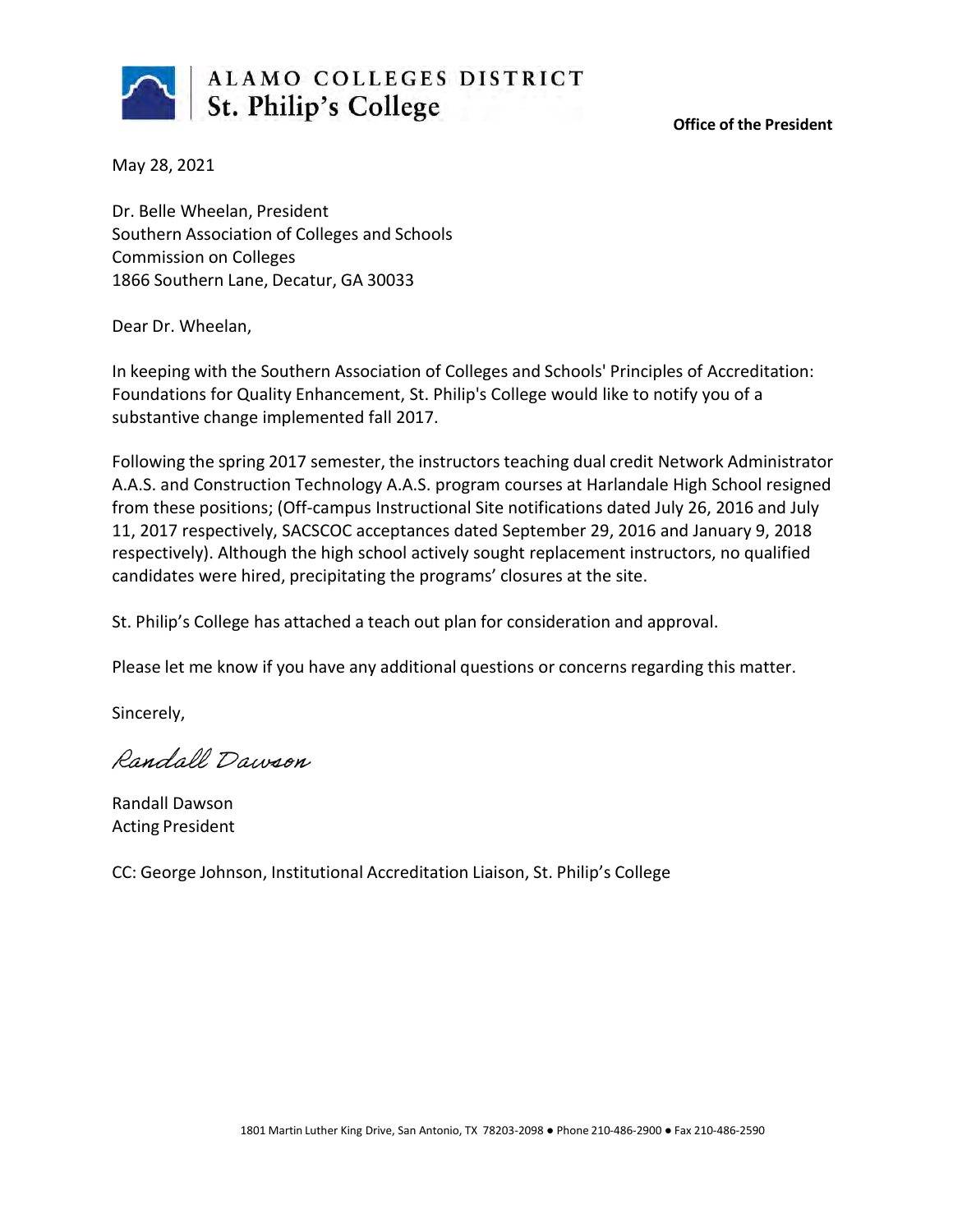## **Teach-out Plan**

Harlandale High School – Network Administrator A.A.S. and Construction Technology A.A.S.

A teach-out plan is a written plan developed by an institution that provides for the equitable treatment of students if an institution, or an institutional location that provides fifty percent or more of at least one program, ceases to operate before all students have completed their program of study, and may include, if required by the institution's accrediting agency, a teachout agreement between institutions. Teach-out plans must be approved by SACSCOC in advance of implementation.

To be approved, a teach-out plan must include the following information:

1. Date of closure (date when new students will no longer be admitted) Fall 2017 there were no students in the campus's Network Administrator A.A.S. and Construction Technology A.A.S. programs. Spring 2017 Harlandale had the last set of students enrolled in these programs. The instructors found alternative employment and resigned from the campus during summer 2017. Since that time, the high school has not found replacement instructors and no longer offer these programs at the college level.

2. An explanation of how affected parties (students, faculty, staff) will be informed of the impending closure.

Parents/students were informed the dual credit program courses had been removed from high school course selection sheets. Students have other opportunities for dual credit courses with another college.

3. An explanation of how all affected students will be helped to complete their programs of study with minimal disruption.

The students can continue taking the high school level courses offered at the high school.

4. An indication as to whether the teach-out plan will incur additional charges/expenses to the students and, if so, how the students will be notified. No cost to Dual Credit students.

5. Copies of signed teach-out agreements with other institutions, if any. There is not a signed teach-out agreement for the courses with Harlandale High School. Not applicable.

6. How faculty and staff will be redeployed or helped to find new employment. One instructor is now a full-time instructor at St. Philip's College, while the other is working at a different independent school district. Both are still eligible to teach with the college. Harlandale High School staff are still employed at the school.

7. If closing an institution, arrangement for the storing of student records, disposition of final financial resources and other assets.